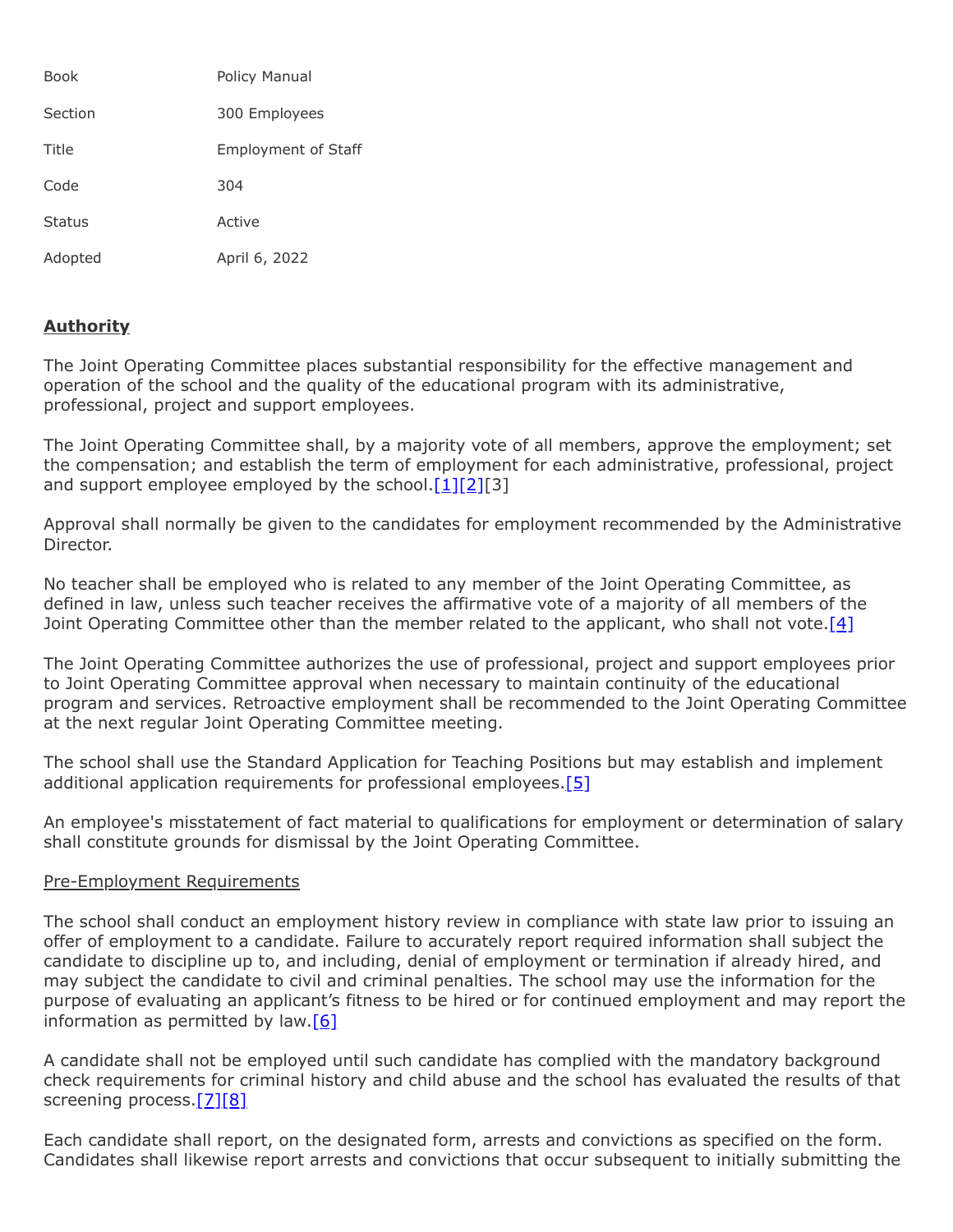form. Failure to accurately report such arrests and convictions may subject the individual to denial of employment, termination if already hired, and/or criminal prosecution.[\[7\]](http://www.legis.state.pa.us/cfdocs/legis/LI/uconsCheck.cfm?txtType=HTM&yr=1949&sessInd=0&smthLwInd=0&act=14&chpt=1&sctn=11&subsctn=0)

A candidate for employment in the school shall not receive a recommendation for employment without evidence of his/her certification when such certification is required.[\[9\]](http://www.legis.state.pa.us/cfdocs/legis/LI/uconsCheck.cfm?txtType=HTM&yr=1949&sessInd=0&smthLwInd=0&act=14&chpt=12&sctn=1&subsctn=0)[\[10\]](http://www.legis.state.pa.us/CFDOCS/LEGIS/LI/uconsCheck.cfm?txtType=HTM&yr=1973&sessInd=0&smthLwInd=0&act=0141.&CFID=256680525&CFTOKEN=13994341)[\[11\]](http://pacodeandbulletin.gov/Display/pacode?file=/secure/pacode/data/022/chapter49/subchapCtoc.html&d=reduce)[\[12\]](http://pacodeandbulletin.gov/Display/pacode?file=/secure/pacode/data/022/chapter339/s339.41.html&d=reduce)

## **Delegation of Responsibility**

The Administrative Director or designee shall develop administrative regulations for recruiting, screening, and recommending candidates for employment, in accordance with Joint Operating Committee policy and state and federal laws and regulations.[13]

Staff vacancies that represent opportunities for professional advancement or diversification shall be made known to school employees so they may apply for such positions.

The Administrative Director or designee may apply necessary screening procedures to determine a candidate's ability to perform the job functions of the position for which a candidate is being considered.  $[14]$ 

The Administrative Director or designee shall seek recommendations from former employers and others in assessing the candidate's qualifications. Such recommendations and references shall be retained confidentially and for official use only.

Each certificated administrative and professional employee employed by the school shall be responsible for maintaining a valid certificate when such certificate is required by law. $[1][9][11][12]$  $[1][9][11][12]$  $[1][9][11][12]$  $[1][9][11][12]$ 

### Special Education Paraprofessionals

All instructional paraprofessionals hired by the school, who work under the direction of a certificated staff member to support and assist in providing instructional programs and services to students with disabilities or eligible students, shall have a secondary school diploma and one (1) of the following: $[15]$ [16]

- 1. At least two (2) years of postsecondary study.
- 2. Associate's or higher degree.
- 3. Evidence of meeting a rigorous standard of quality through a state or local assessment.

Instructional paraprofessionals shall provide evidence of twenty (20) hours of staff development activities related to their assignment each school year. $[15]$ 

## Personal Care Assistants

A personal care assistant provides one-to-one support and assistance to a student, including support and assistance in the use of medical equipment. $[15]$ 

Personal care assistants shall provide evidence of twenty (20) hours of staff development activities related to their assignment each school year. The twenty (20) hours of training may include training required by the School-Based Access Program.

## Educational Interpreters

An educational interpreter is an individual who provides students who are deaf or hard of hearing with interpreting or transliterating services in an educational setting. To serve as an educational interpreter, an individual shall meet the qualifications set forth in law and regulations.[\[15\]](http://pacodeandbulletin.gov/Display/pacode?file=/secure/pacode/data/022/chapter14/s14.105.html&d=reduce)